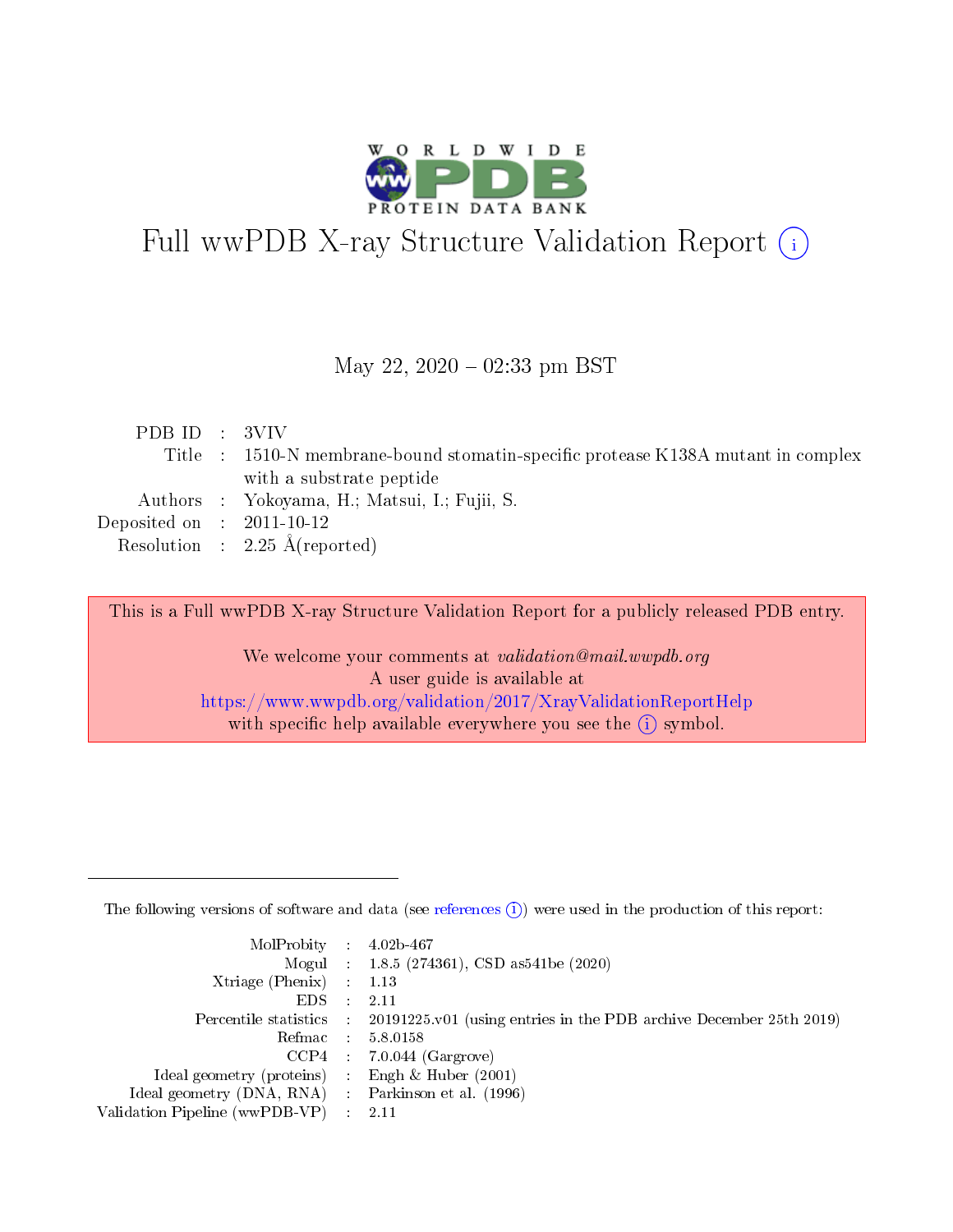# 1 [O](https://www.wwpdb.org/validation/2017/XrayValidationReportHelp#overall_quality)verall quality at a glance  $(i)$

The following experimental techniques were used to determine the structure: X-RAY DIFFRACTION

The reported resolution of this entry is 2.25 Å.

Percentile scores (ranging between 0-100) for global validation metrics of the entry are shown in the following graphic. The table shows the number of entries on which the scores are based.



| Metric                | Whole archive<br>$(\#\text{Entries})$ | <b>Similar resolution</b><br>$(\#\text{Entries}, \text{resolution range}(\text{\AA}))$ |
|-----------------------|---------------------------------------|----------------------------------------------------------------------------------------|
| $R_{free}$            | 130704                                | $1377(2.26-2.26)$                                                                      |
| Clashscore            | 141614                                | 1487 (2.26-2.26)                                                                       |
| Ramachandran outliers | 138981                                | $1449(2.26-2.26)$                                                                      |
| Sidechain outliers    | 138945                                | $1450(2.26-2.26)$                                                                      |
| RSRZ outliers         | 127900                                | $1356(2.26-2.26)$                                                                      |

The table below summarises the geometric issues observed across the polymeric chains and their fit to the electron density. The red, orange, yellow and green segments on the lower bar indicate the fraction of residues that contain outliers for  $>=3, 2, 1$  and 0 types of geometric quality criteria respectively. A grey segment represents the fraction of residues that are not modelled. The numeric value for each fraction is indicated below the corresponding segment, with a dot representing fractions  $\epsilon=5\%$  The upper red bar (where present) indicates the fraction of residues that have poor fit to the electron density. The numeric value is given above the bar.

| Mol | Chain   Length | Quality of chain |     |     |     |    |  |
|-----|----------------|------------------|-----|-----|-----|----|--|
|     | 230            | 5%               | 83% |     | 11% | 5% |  |
|     | 230            | 7%               | 83% |     | 12% | 5% |  |
|     | 10             | 40%<br>30%       | 40% | 10% | 20% |    |  |

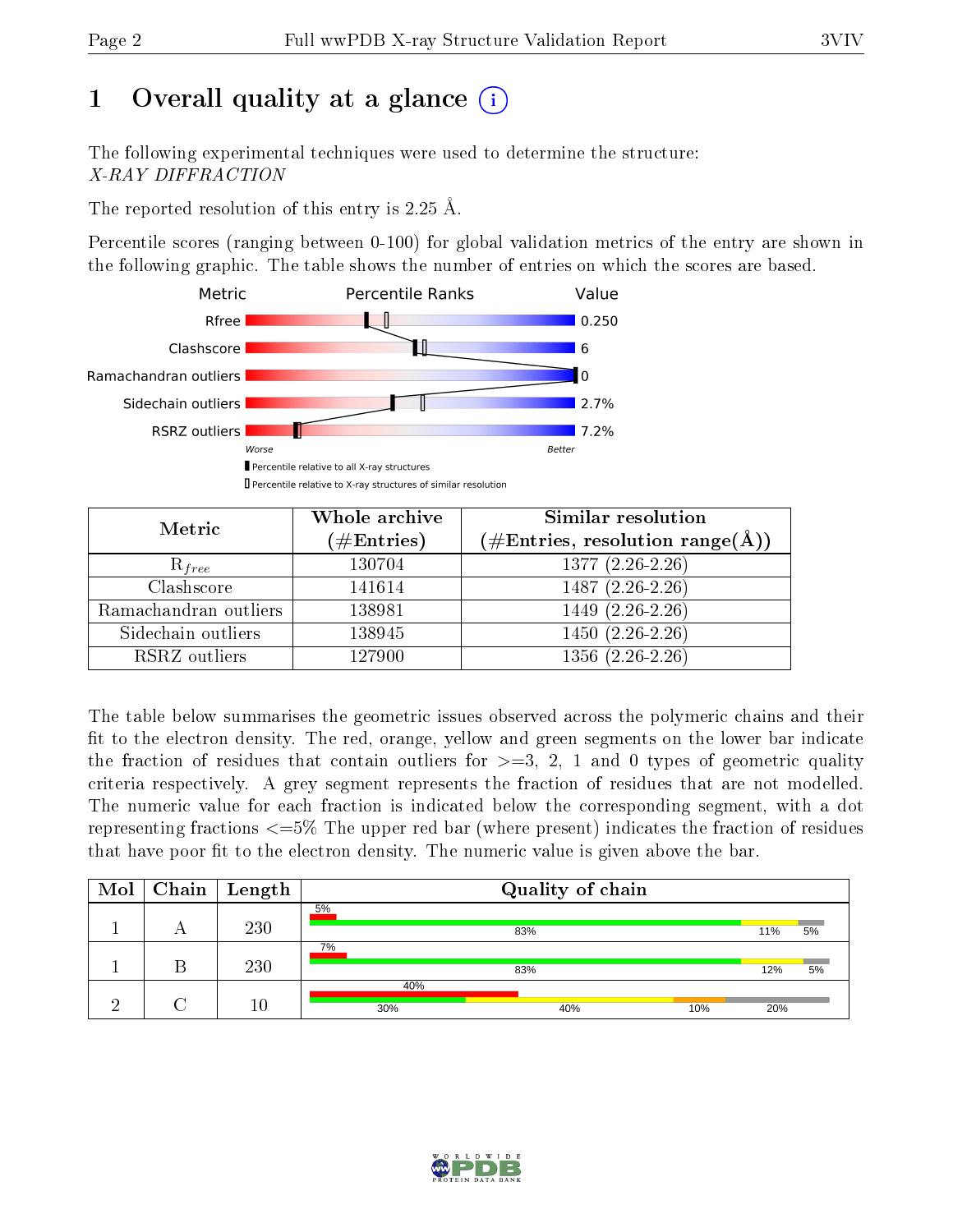# 2 Entry composition (i)

There are 6 unique types of molecules in this entry. The entry contains 3607 atoms, of which 0 are hydrogens and 0 are deuteriums.

In the tables below, the ZeroOcc column contains the number of atoms modelled with zero occupancy, the AltConf column contains the number of residues with at least one atom in alternate conformation and the Trace column contains the number of residues modelled with at most 2 atoms.

| Mol |  | Chain   Residues | Atoms               |         |  |  |  | $ZeroOcc \mid AltConf \mid Trace$ |  |
|-----|--|------------------|---------------------|---------|--|--|--|-----------------------------------|--|
|     |  | 219              | Total               | $C = N$ |  |  |  |                                   |  |
|     |  |                  | 1687 1082 277 323 5 |         |  |  |  |                                   |  |
|     |  | 219              | Total C N           |         |  |  |  |                                   |  |
|     |  | 1687             | 1082 277 323        |         |  |  |  |                                   |  |

Molecule 1 is a protein called 441aa long hypothetical nfeD protein.

| Chain            | Residue | Modelled   | Actual<br>Comment        |                       | Reference                   |
|------------------|---------|------------|--------------------------|-----------------------|-----------------------------|
| А                | 15      | <b>MET</b> |                          | <b>EXPRESSION TAG</b> | <b>UNP 059179</b>           |
| $\boldsymbol{A}$ | 138     | ALA        | <b>LYS</b>               | ENGINEERED MUTATION   | <b>UNP 059179</b>           |
| А                | 237     | <b>LEU</b> |                          | <b>EXPRESSION TAG</b> | <b>UNP 059179</b>           |
| A                | 238     | GLU        |                          | <b>EXPRESSION TAG</b> | UNP 059179                  |
| A                | 239     | <b>HIS</b> |                          | <b>EXPRESSION TAG</b> | UNP 059179                  |
| А                | 240     | HIS        |                          | <b>EXPRESSION TAG</b> | UNP 059179                  |
| А                | 241     | <b>HIS</b> |                          | <b>EXPRESSION TAG</b> | <b>UNP 059179</b>           |
| А                | 242     | HIS        |                          | <b>EXPRESSION TAG</b> | UNP 059179                  |
| $\boldsymbol{A}$ | 243     | <b>HIS</b> | $\overline{\phantom{a}}$ | <b>EXPRESSION TAG</b> | UNP 059179                  |
| А                | 244     | HIS        |                          | <b>EXPRESSION TAG</b> | <b>UNP 059179</b>           |
| B                | 15      | <b>MET</b> | $\overline{\phantom{a}}$ | <b>EXPRESSION TAG</b> | <b>UNP 059179</b>           |
| B                | 138     | ALA        | <b>LYS</b>               | ENGINEERED MUTATION   | <b>UNP 059179</b>           |
| B                | 237     | <b>LEU</b> |                          | <b>EXPRESSION TAG</b> | <b>UNP 059179</b>           |
| B                | 238     | GLU        |                          | <b>EXPRESSION TAG</b> | UNP 059179                  |
| B                | 239     | <b>HIS</b> |                          | <b>EXPRESSION TAG</b> | UNP 059179                  |
| B                | 240     | HIS        |                          | <b>EXPRESSION TAG</b> | <b>UNP 059179</b>           |
| B                | 241     | HIS        |                          | <b>EXPRESSION TAG</b> | <b>UNP 059179</b>           |
| B                | 242     | HIS        |                          | <b>EXPRESSION TAG</b> | <b>UNP 059179</b>           |
| B                | 243     | HIS        |                          | <b>EXPRESSION TAG</b> | UNP-<br>O <sub>59</sub> 179 |
| B                | 244     | HIS        |                          | <b>EXPRESSION TAG</b> | <b>UNP 059179</b>           |

There are 20 discrepancies between the modelled and reference sequences:

Molecule 2 is a protein called PH STOMATIN PH1511.

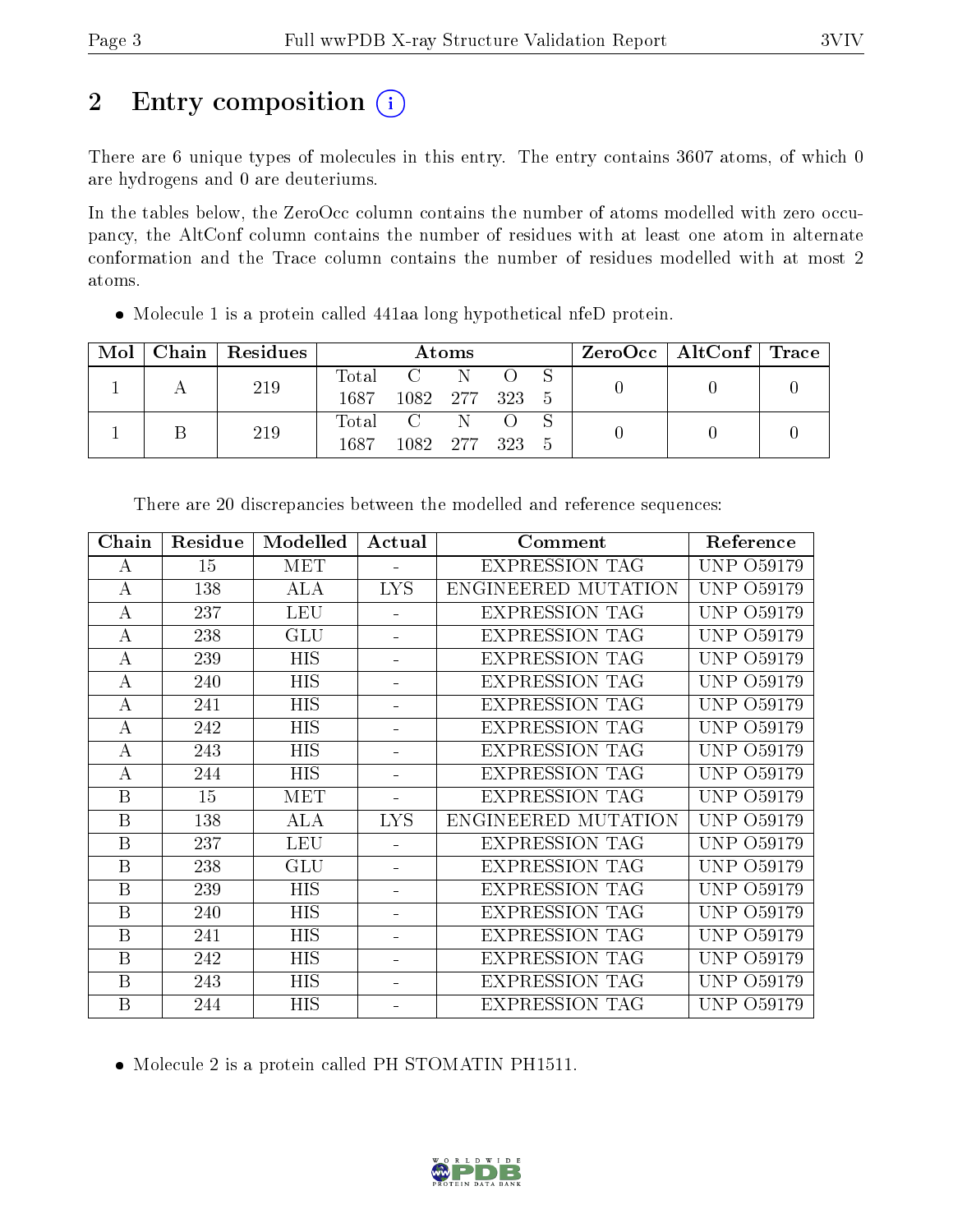| Mol | Chain   Residues | Atoms  |  |  | $\text{ZeroOcc} \mid \text{AltConf} \mid \text{Trace}$ |  |  |  |
|-----|------------------|--------|--|--|--------------------------------------------------------|--|--|--|
|     |                  | l'otal |  |  |                                                        |  |  |  |

• Molecule 3 is GLYCEROL (three-letter code: GOL) (formula:  $C_3H_8O_3$ ).



|  | $Mol$   Chain   Residues | Atoms     | $ZeroOcc \   \$ AltConf |
|--|--------------------------|-----------|-------------------------|
|  |                          | Total C O |                         |
|  |                          | Total C O |                         |

• Molecule 4 is IMIDAZOLE (three-letter code: IMD) (formula:  $C_3H_5N_2$ ).

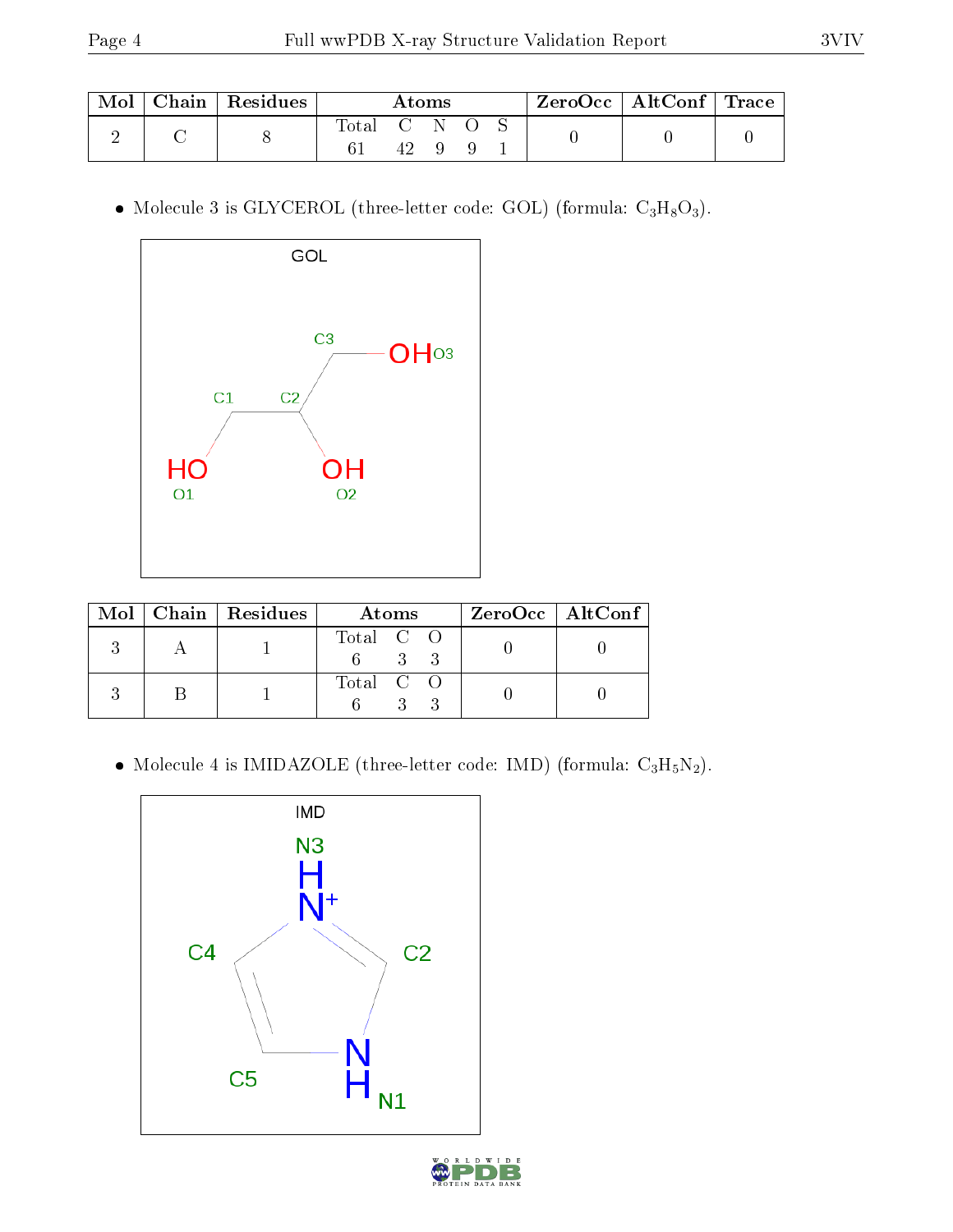|  | $Mol$   Chain   Residues | Atoms                                                 | $ZeroOcc$   AltConf |
|--|--------------------------|-------------------------------------------------------|---------------------|
|  |                          | Total C N<br>3 <sup>1</sup><br>$5 -$<br>-2            |                     |
|  |                          | Total C N<br>3 <sup>1</sup><br>$5 -$<br>$\mathcal{D}$ |                     |
|  |                          | Total C N<br>3<br>ച<br>5                              |                     |

Molecule 5 is CHLORIDE ION (three-letter code: CL) (formula: Cl).

|  | $\text{Mol}$   Chain   Residues | Atoms | $^\mathrm{+}$ ZeroOcc $\mathrm{~\vert}$ AltConf $\mathrm{~\vert}$ |  |
|--|---------------------------------|-------|-------------------------------------------------------------------|--|
|  |                                 | Total |                                                                   |  |

• Molecule 6 is water.

|  | $Mol$   Chain   Residues | Atoms                | $ZeroOcc \   \ AltConf \  $ |
|--|--------------------------|----------------------|-----------------------------|
|  | -95                      | Total O<br>95<br>-95 |                             |
|  |                          | Total O<br>49        |                             |

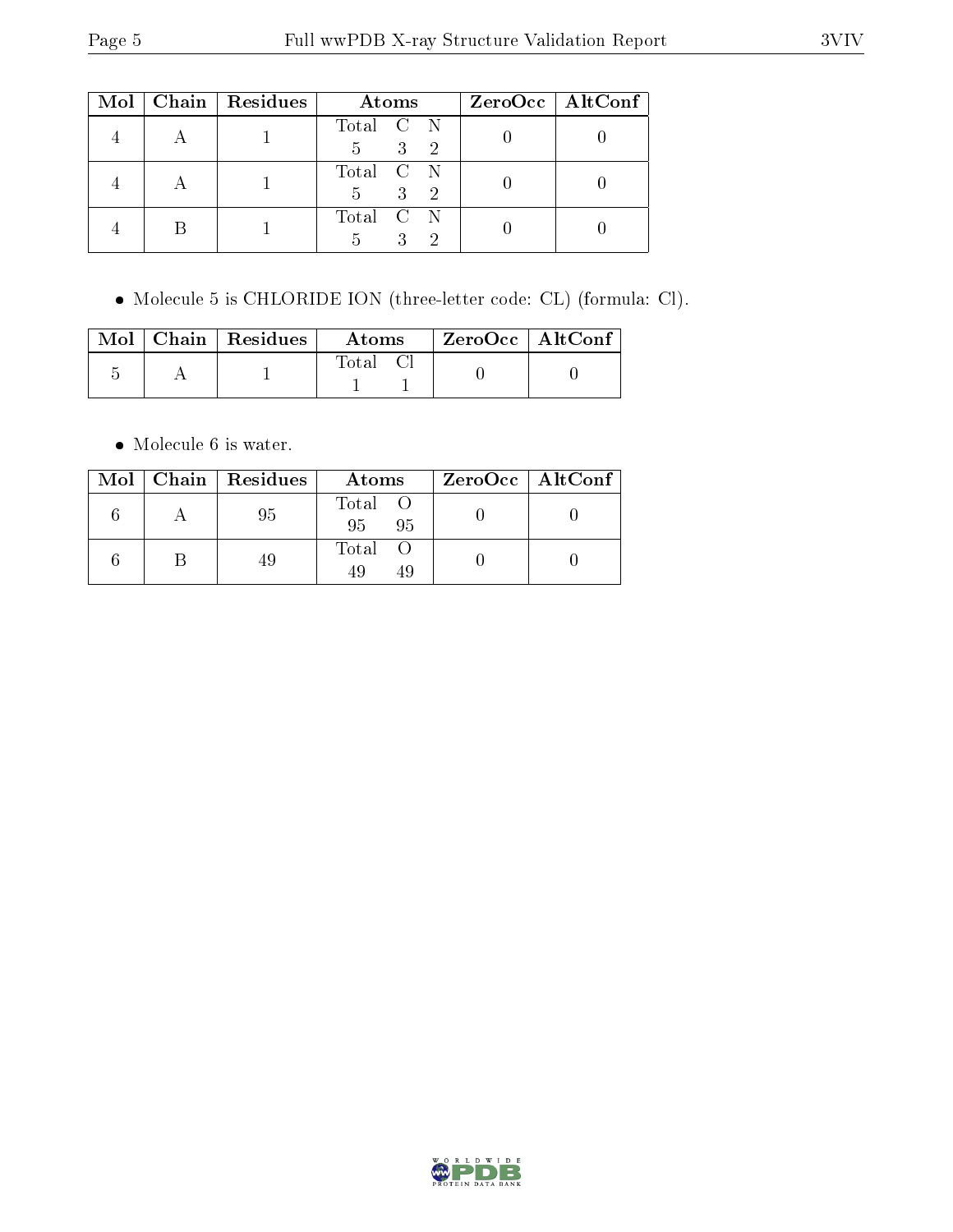# 3 Residue-property plots  $(i)$

These plots are drawn for all protein, RNA and DNA chains in the entry. The first graphic for a chain summarises the proportions of the various outlier classes displayed in the second graphic. The second graphic shows the sequence view annotated by issues in geometry and electron density. Residues are color-coded according to the number of geometric quality criteria for which they contain at least one outlier: green  $= 0$ , yellow  $= 1$ , orange  $= 2$  and red  $= 3$  or more. A red dot above a residue indicates a poor fit to the electron density (RSRZ  $> 2$ ). Stretches of 2 or more consecutive residues without any outlier are shown as a green connector. Residues present in the sample, but not in the model, are shown in grey.

- Chain A: 83% 11% 5% MET SER PRO INTERNA<br>E BRE E E <mark>21 pr</mark>o •<br>I56<br>I=¤ **•**<br>158 •  $\frac{126}{132}$  $\frac{130}{131}$  $\frac{131}{132}$ I132 • P137 • **•**<br>N206  $\frac{1230}{1231}$ A110  $\frac{120}{1}$ R121 S127  $\frac{28}{128}$ N129 A135 P136 A138 I139 D168 V184 N190 N197 V210 T215 N216 V217 K227 I231  $\frac{8}{2}$  $\frac{41}{4}$ D51  $\frac{1}{2}$ D61  $\frac{1237}{\pi}$ D236 GLU S S S S S S S • Molecule 1: 441aa long hypothetical nfeD protein Chain B: 83% 12% 5% MET SER PRO ILE<br>MET SER PRO IL **•**<br>145 •<br>E5<br>E5 e<br>Esc **•**<br>158  $\frac{124}{124}$  $\frac{126}{2137}$  $\frac{128}{\text{cm}^2}$  $\frac{1}{29}$  $\frac{130}{1131}$ P137 •  $\frac{10006}{\frac{10007}{\cdots}}$ **।**<br>ଜ208 A110 R121 P122<br>P122 I123 G125 S127 S131 I132  $\frac{38}{4}$ I139 F143 V184 N190 L193 N197  $\frac{20}{2}$  $G207$  $\frac{8}{2}$  $\overline{8}$  $\frac{4}{1}$  $\frac{8}{10}$  $\frac{182}{15}$  $597$  $\frac{1230}{1234}$  $\frac{1}{1}$ F214 V217 E218 K227 I231  $L237$ GLU HIS HIS HIS HIS HIS HIS • Molecule 2: PH STOMATIN PH1511 40% Chain C: 30% 40% 10% 20% **•**<br>237 - 238 839 34<br>238 238 238 MET GLU
- Molecule 1: 441aa long hypothetical nfeD protein

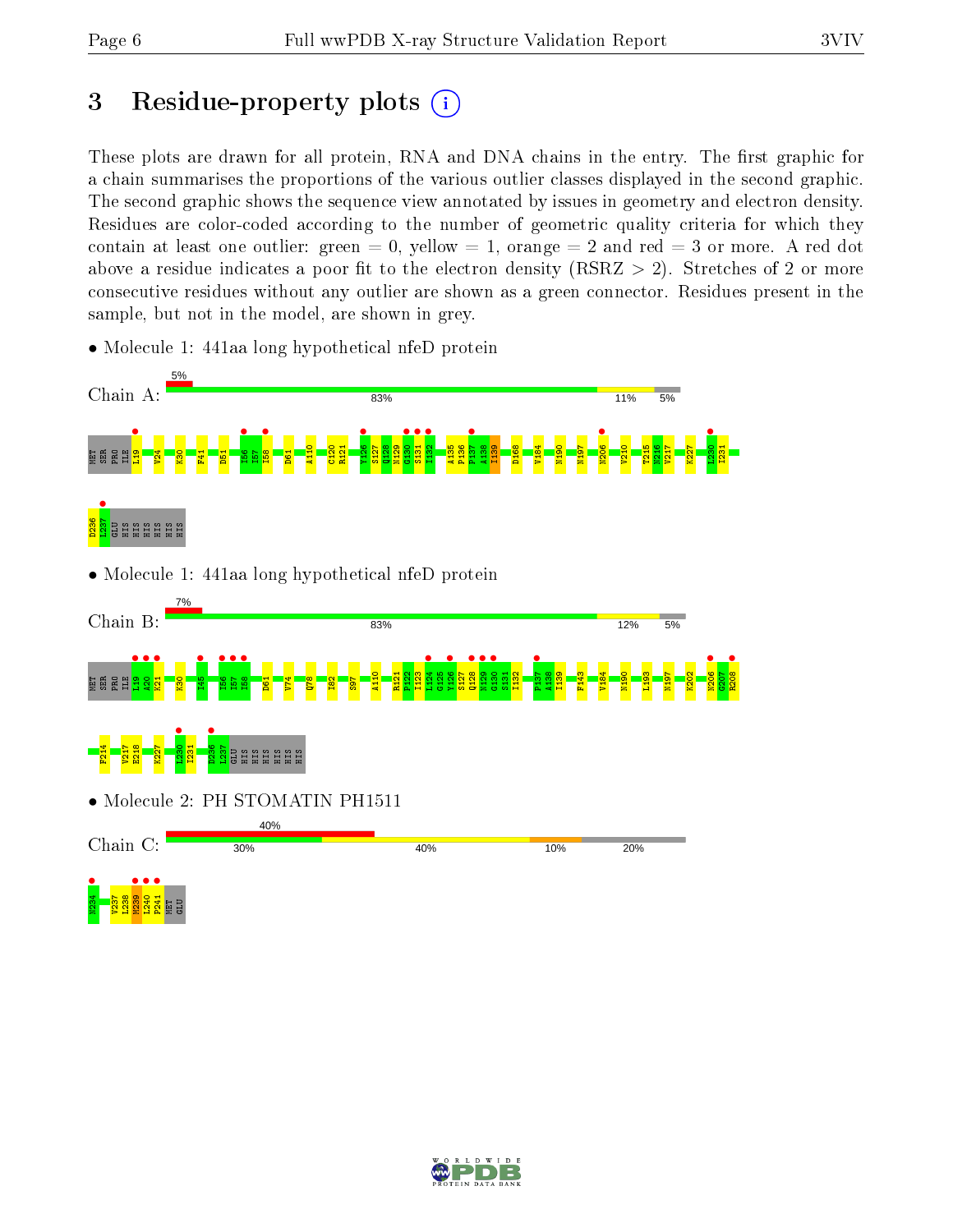# 4 Data and refinement statistics  $(i)$

| Property                                                         | Value                                           | Source     |
|------------------------------------------------------------------|-------------------------------------------------|------------|
| Space group                                                      | $\overline{P}$ 43 21 2                          | Depositor  |
| Cell constants                                                   | $111.47\text{\AA}$<br>111.47Å<br>91.77Å         | Depositor  |
| a, b, c, $\alpha$ , $\beta$ , $\gamma$                           | $90.00^\circ$<br>$90.00^\circ$<br>$90.00^\circ$ |            |
| Resolution $(A)$                                                 | 2.25<br>19.74<br>$\frac{1}{2}$                  | Depositor  |
|                                                                  | 19.71<br>$-2.25$                                | <b>EDS</b> |
| % Data completeness                                              | $98.2(19.74-2.25)$                              | Depositor  |
| (in resolution range)                                            | $98.2(19.71-2.25)$                              | <b>EDS</b> |
| $R_{merge}$                                                      | 0.05                                            | Depositor  |
| $\mathrm{R}_{sym}$                                               | (Not available)                                 | Depositor  |
| $\langle I/\sigma(I) \rangle^{-1}$                               | $8.12$ (at 2.26Å)                               | Xtriage    |
| Refinement program                                               | <b>REFMAC 5.5.0088</b>                          | Depositor  |
|                                                                  | 0.212<br>0.248<br>$\mathcal{A}^{\pm}$           | Depositor  |
| $R, R_{free}$                                                    | $0.217$ ,<br>0.250                              | DCC        |
| $R_{free}$ test set                                              | 2738 reflections $(10.01\%)$                    | wwPDB-VP   |
| Wilson B-factor $(A^2)$                                          | 47.7                                            | Xtriage    |
| Anisotropy                                                       | 0.013                                           | Xtriage    |
| Bulk solvent $k_{sol}(\text{e}/\text{A}^3), B_{sol}(\text{A}^2)$ | $0.38$ , $38.7$                                 | <b>EDS</b> |
| L-test for $\mathrm{twinning}^2$                                 | $< L >$ = 0.51, $< L2 >$ = 0.34                 | Xtriage    |
| Estimated twinning fraction                                      | No twinning to report.                          | Xtriage    |
| $\overline{F_o}, \overline{F_c}$ correlation                     | 0.95                                            | <b>EDS</b> |
| Total number of atoms                                            | 3607                                            | wwPDB-VP   |
| Average B, all atoms $(A^2)$                                     | 52.0                                            | wwPDB-VP   |

Xtriage's analysis on translational NCS is as follows: The largest off-origin peak in the Patterson function is  $4.19\%$  of the height of the origin peak. No significant pseudotranslation is detected.

<sup>&</sup>lt;sup>2</sup>Theoretical values of  $\langle |L| \rangle$ ,  $\langle L^2 \rangle$  for acentric reflections are 0.5, 0.333 respectively for untwinned datasets, and 0.375, 0.2 for perfectly twinned datasets.



<span id="page-6-1"></span><span id="page-6-0"></span><sup>1</sup> Intensities estimated from amplitudes.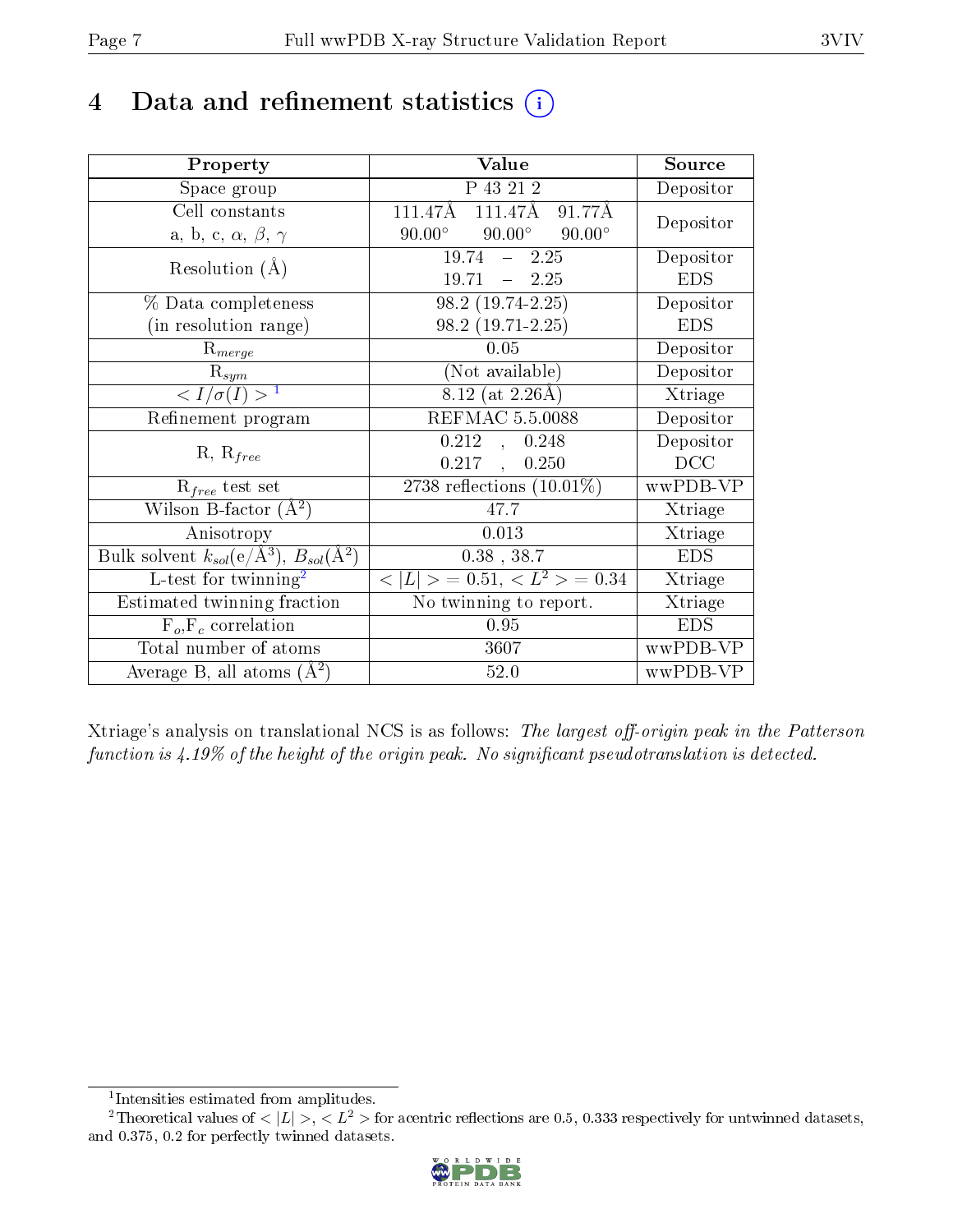# 5 Model quality  $(i)$

### 5.1 Standard geometry  $(i)$

Bond lengths and bond angles in the following residue types are not validated in this section: GOL, IMD, CL

The Z score for a bond length (or angle) is the number of standard deviations the observed value is removed from the expected value. A bond length (or angle) with  $|Z| > 5$  is considered an outlier worth inspection. RMSZ is the root-mean-square of all Z scores of the bond lengths (or angles).

| Mol | Chain |      | Bond lengths    | Bond angles |           |
|-----|-------|------|-----------------|-------------|-----------|
|     |       | RMSZ | # $ Z >5$       | RMSZ        | # $ Z >5$ |
|     |       | 0.62 | $1/1717(0.1\%)$ | 0.67        | /2334     |
|     |       | 0.54 | $\sqrt{0/1717}$ | 0.61        | /2334     |
| 2   |       | 0.79 | 0/61            | 1.07        | 0/83      |
| AΠ  | ΑH    | 0.59 | $^{\prime}3495$ | 0.65        | 4751      |

All (1) bond length outliers are listed below:

|  |         | $\pm \text{Mol} \parallel \text{Chain} \parallel \text{Res} \parallel \text{Type} \parallel \text{Atoms} \parallel \text{Z} \perp \parallel$ | $\vert$ Observed( $\AA$ ) $\vert$ Ideal( $\AA$ ) $\vert$ |  |
|--|---------|----------------------------------------------------------------------------------------------------------------------------------------------|----------------------------------------------------------|--|
|  | $120 -$ | $\vert$ CYS $\vert$ CB-SG $\vert$ -7.99                                                                                                      | 1.68                                                     |  |

There are no bond angle outliers.

There are no chirality outliers.

There are no planarity outliers.

### 5.2 Too-close contacts  $\overline{a}$

In the following table, the Non-H and H(model) columns list the number of non-hydrogen atoms and hydrogen atoms in the chain respectively. The H(added) column lists the number of hydrogen atoms added and optimized by MolProbity. The Clashes column lists the number of clashes within the asymmetric unit, whereas Symm-Clashes lists symmetry related clashes.

|  |      |      |    | Mol   Chain   Non-H   H(model)   H(added)   Clashes   Symm-Clashes |
|--|------|------|----|--------------------------------------------------------------------|
|  | 1687 | 1723 |    |                                                                    |
|  | 1687 | 1723 | 20 |                                                                    |
|  |      | 72   |    |                                                                    |
|  |      |      |    |                                                                    |
|  |      |      |    |                                                                    |
|  |      |      |    |                                                                    |
|  |      |      |    |                                                                    |

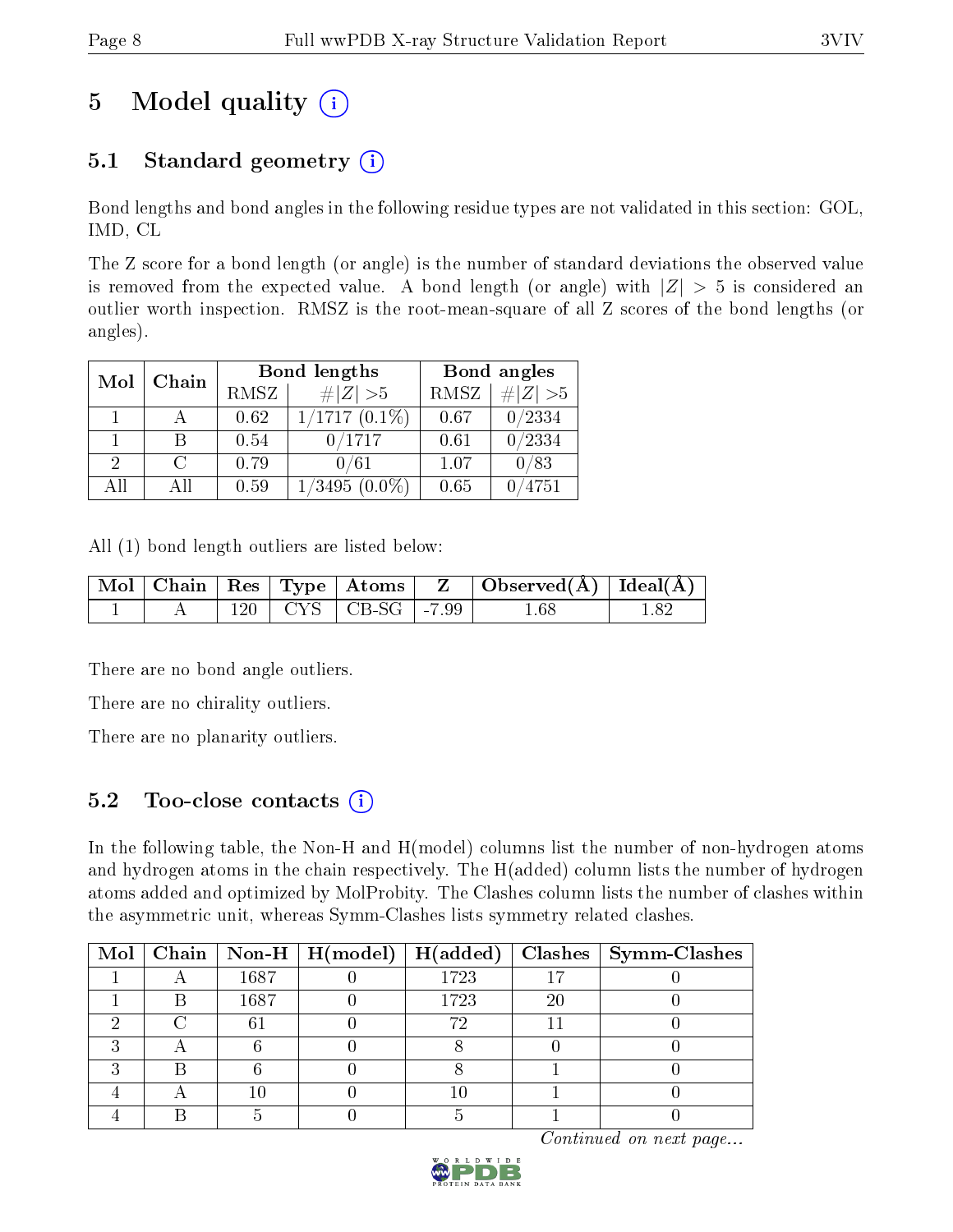|  | <u>oo issanaa oo jiro ila jiro soo aa jiray jorra</u> |      |                                                                    |
|--|-------------------------------------------------------|------|--------------------------------------------------------------------|
|  |                                                       |      | Mol   Chain   Non-H   H(model)   H(added)   Clashes   Symm-Clashes |
|  |                                                       |      |                                                                    |
|  |                                                       |      |                                                                    |
|  |                                                       |      |                                                                    |
|  | 3607                                                  | 3549 |                                                                    |

Continued from previous page...

The all-atom clashscore is defined as the number of clashes found per 1000 atoms (including hydrogen atoms). The all-atom clashscore for this structure is 6.

All (39) close contacts within the same asymmetric unit are listed below, sorted by their clash magnitude.

| Atom-1                       | Atom-2              | Interatomic       | Clash             |
|------------------------------|---------------------|-------------------|-------------------|
|                              |                     | distance $(\AA)$  | overlap $(\AA)$   |
| 1:B:121:ARG:O                | 2:C:241:PRO:HD2     | 1.34              | 1.25              |
| 1:A:24:VAL:HG23              | 1:A:217:VAL:HG21    | 1.37              | $1.02\,$          |
| 1:B:121:ARG:O                | 2:C:241:PRO:CD      | 2.20              | 0.89              |
| 2:C:238:LEU:HG               | 2:C:239:MET:N       | 1.91              | 0.85              |
| 2:C:238:LEU:HG               | 2:C:239:MET:H       | 1.47              | 0.76              |
| 1: A:24:VAL:CG2              | 1:A:217:VAL:HG21    | 2.18              | 0.70              |
| 1:B:202:LYS:NZ               | 3:B:301:GOL:O1      | 2.27              | 0.66              |
| 1: A:24:VAL:HG23             | $1:$ A:217:VAL:CG2  | 2.21              | 0.66              |
| 1:B:123:ILE:HG12             | 2:C:241:PRO:HG3     | 1.81              | 0.62              |
| 1: A:227: LYS: HG2           | 1:A:231:ILE:HD12    | 1.83              | 0.60              |
| 1:B:21:LYS:HE2               | 1:B:218:GLU:HB2     | 1.87              | 0.56              |
| 1: A: 139: ILE: CD1          | 2:C:237:VAL:HG11    | 2.35              | 0.56              |
| 1:A:139:ILE:HD11             | 2:C:237:VAL:HG11    | 1.88              | 0.56              |
| 1:B:227:LYS:O                | 1:B:231:ILE:HG12    | 2.07              | 0.54              |
| 1:B:74:VAL:O                 | 1:B:78:GLN:HG2      | 2.08              | 0.53              |
| 1:B:123:ILE:HG21             | 1:B:132:ILE:HD12    | 1.90              | 0.53              |
| 1: A:30: LYS:HG2             | 1:A:61:ASP:HB3      | 1.93              | 0.51              |
| 1:A:197:ASN:HD21             | 1:A:215:THR:HG23    | 1.76              | 0.50              |
| 1:B:123:ILE:CG1              | 2:C:241:PRO:HG3     | 2.40              | 0.50              |
| 1:B:127:SER:OG               | 1:B:128:GLN:N       | 2.46              | 0.49              |
| $1:A:121:ARG:H\overline{D3}$ | 1: A: 168: ASP: OD2 | 2.13              | 0.49              |
| 1: A:210: VAL:HG21           | 4:A:302:IMD:H5      | 1.95              | 0.47              |
| 1:B:30:LYS:HG2               | 1:B:61:ASP:HB3      | 1.95              | 0.47              |
| 1:B:193:LEU:HD13             | 1:B:217:VAL:HG11    | 1.96              | 0.46              |
| 1:A:127:SER:OG               | 1: A:131: SER:HB2   | $\overline{2.15}$ | $\overline{0.46}$ |
| 1:A:135:ALA:HB1              | 1:A:139:ILE:HG21    | 1.98              | 0.45              |
| 1:B:128:GLN:HG2              | 1:B:128:GLN:H       | 1.62              | 0.44              |
| 1:B:110:ALA:HA               | 1:B:184:VAL:O       | $\overline{2.17}$ | 0.44              |
| 1:B:97:SER:OG                | 2:C:240:LEU:HB2     | 2.17              | 0.44              |
| 1:B:82:1LE:HG22              | 4:B:302:IMD:H2      | 2.00              | 0.44              |

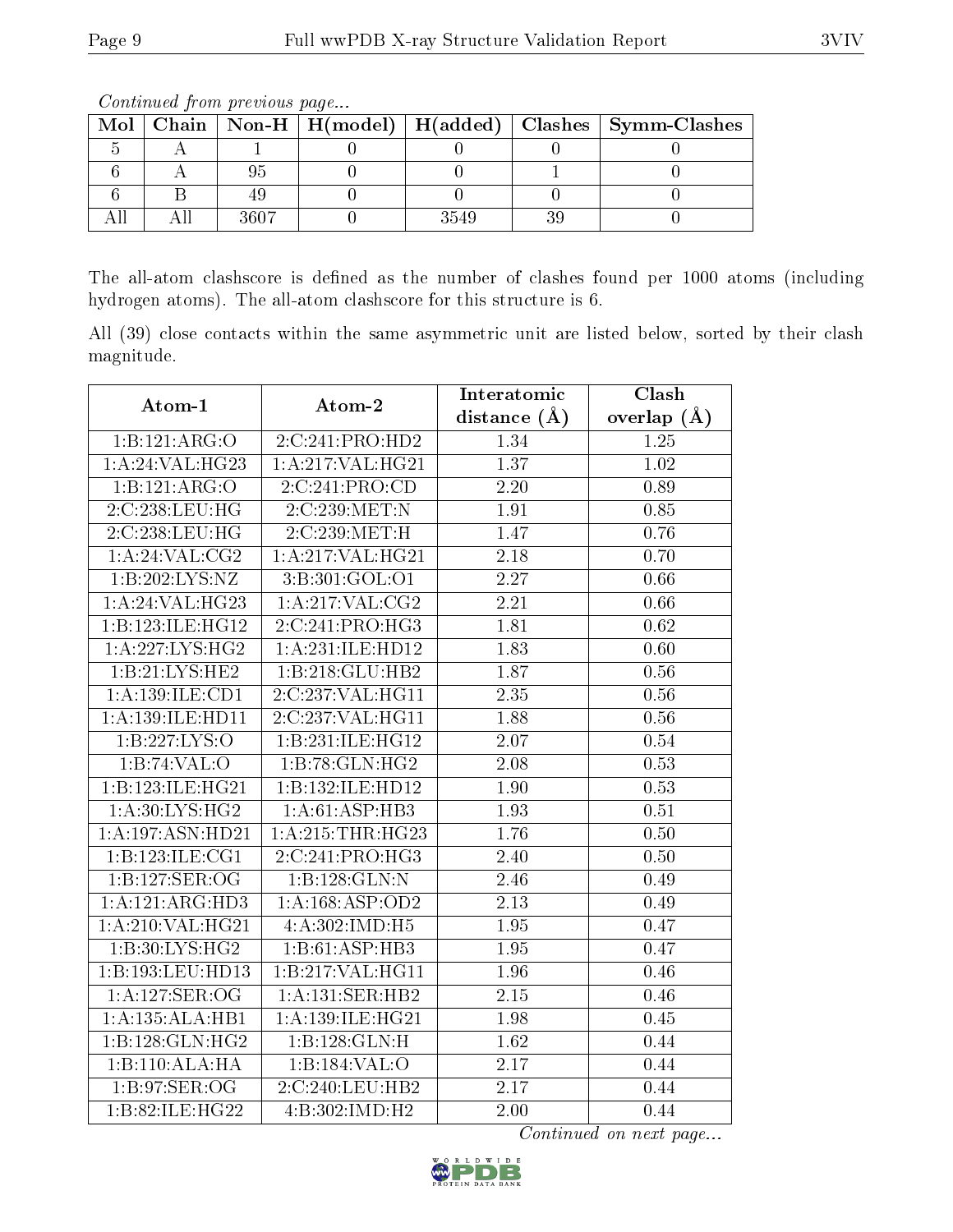| Atom-1               | Atom-2              | Interatomic<br>distance $(A)$ | Clash<br>overlap $(\AA)$ |
|----------------------|---------------------|-------------------------------|--------------------------|
| 1:A:135:ALA:HB1      | 1: A: 136: PRO: HD2 | 2.00                          | 0.43                     |
| 1:B:139:ILE:O        | 1:B:143:PHE:HD1     | 2.01                          | 0.43                     |
| 1:B:197:ASN:HB2      | 1:B:214:PHE:HB2     | 2.00                          | 0.43                     |
| 2:C:240:LEU:HA       | 2:C:241:PRO:HD3     | 1.87                          | 0.42                     |
| 1:A:129:ASN:OD1      | 6: A:441:HOH:O      | 2.21                          | 0.42                     |
| 1:A:110:ALA:HA       | 1: A: 184: VAL: O   | 2.21                          | 0.41                     |
| 1: A: 139: ILE: HD13 | 1:B:139:ILE:HD11    | 2.02                          | 0.41                     |
| 1:B:143:PHE:CE1      | 2:C:238:LEU:CD2     | 3.04                          | 0.40                     |
| 1: A:41:PHE:CE2      | 1: A:58: ILE: HD13  | 2.57                          | 0.40                     |

Continued from previous page...

There are no symmetry-related clashes.

#### 5.3 Torsion angles  $(i)$

#### 5.3.1 Protein backbone  $(i)$

In the following table, the Percentiles column shows the percent Ramachandran outliers of the chain as a percentile score with respect to all X-ray entries followed by that with respect to entries of similar resolution.

The Analysed column shows the number of residues for which the backbone conformation was analysed, and the total number of residues.

| Mol | Chain         | Analysed        | Favoured    | Allowed   Outliers | Percentiles |                     |
|-----|---------------|-----------------|-------------|--------------------|-------------|---------------------|
|     |               | $217/230(94\%)$ | $212(98\%)$ | $5(2\%)$           | 100         | $\vert$ 100 $\vert$ |
|     | B             | $217/230(94\%)$ | 206(95%)    | 11 $(5%)$          |             | $100 \mid$          |
|     | $\mathcal{C}$ | $6/10(60\%)$    | 6 $(100\%)$ |                    | 100         | $100 \mid$          |
| All | All           | $440/470(94\%)$ | $424(96\%)$ | 16 $(4%)$          |             |                     |

There are no Ramachandran outliers to report.

#### 5.3.2 Protein sidechains  $(i)$

In the following table, the Percentiles column shows the percent sidechain outliers of the chain as a percentile score with respect to all X-ray entries followed by that with respect to entries of similar resolution.

The Analysed column shows the number of residues for which the sidechain conformation was analysed, and the total number of residues.

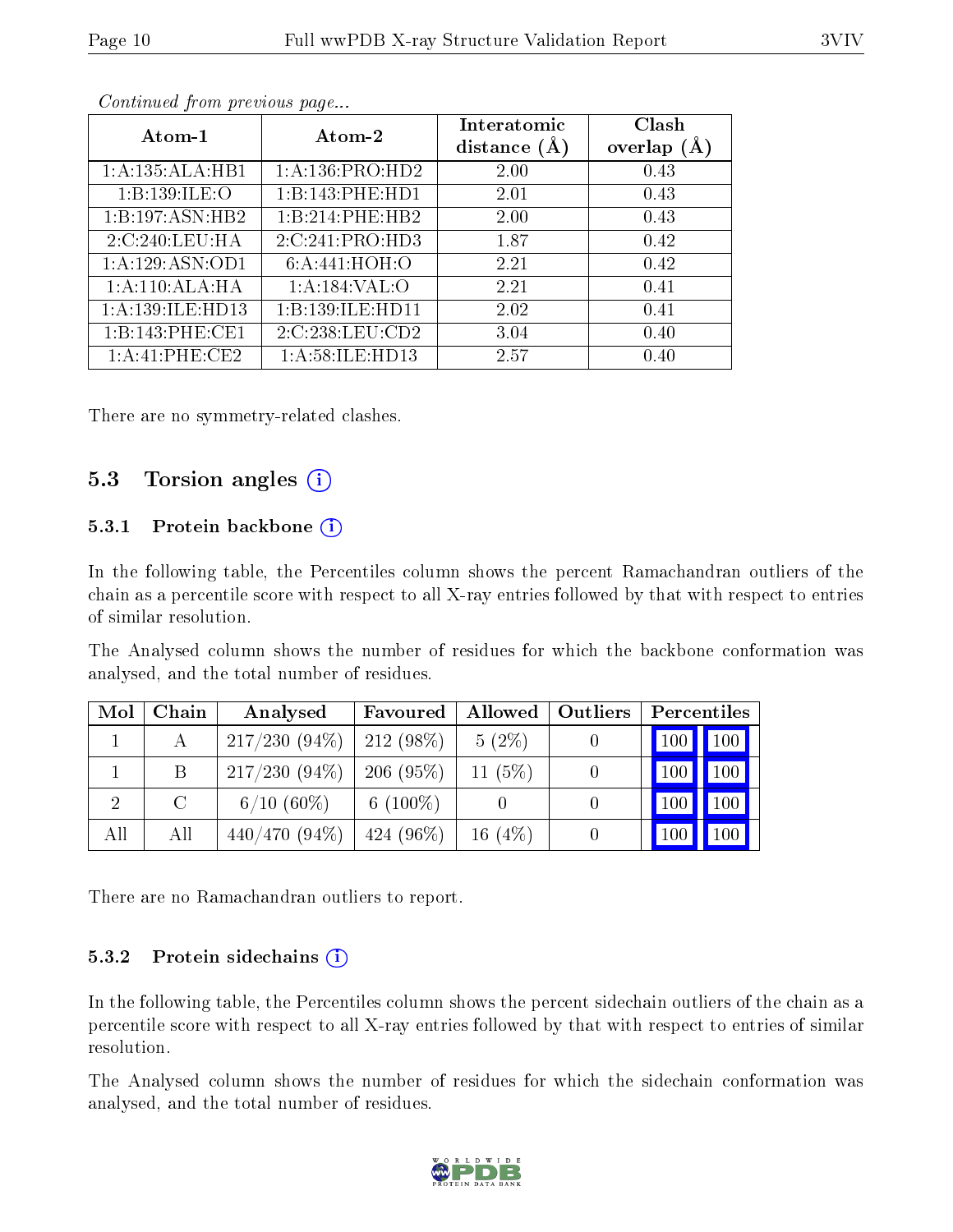| Mol | Chain | Analysed        | Rotameric | Outliers  | Percentiles     |
|-----|-------|-----------------|-----------|-----------|-----------------|
|     |       | $181/192(94\%)$ | 175 (97%) | 6(3%)     | 46<br>38        |
|     | Β     | $181/192(94\%)$ | 178 (98%) | $3(2\%)$  | 71<br>60        |
| 2   | C     | $8/10(80\%)$    | 7(88%)    | $1(12\%)$ | $\vert$ 3<br> 4 |
| All | All   | $370/394(94\%)$ | 360 (97%) | $10(3\%)$ | 54<br>44        |

All (10) residues with a non-rotameric sidechain are listed below:

| Mol | Chain | Res | Type       |
|-----|-------|-----|------------|
| 1   | А     | 19  | LEU        |
| 1   | А     | 51  | ASP        |
| 1   | A     | 139 | ILE        |
| 1   | A     | 190 | ASN        |
| 1   | А     | 206 | ASN        |
| 1   | А     | 236 | <b>ASP</b> |
| 1   | В     | 190 | <b>ASN</b> |
| 1   | В     | 206 | ASN        |
| 1   | В     | 208 | $\rm{ARG}$ |
| 2   | C     | 239 | MET        |

Some sidechains can be flipped to improve hydrogen bonding and reduce clashes. All (5) such sidechains are listed below:

| Mol | Chain | Res | Type       |
|-----|-------|-----|------------|
|     |       | 78  | <b>GLN</b> |
|     |       | 40  | <b>GLN</b> |
|     |       | 52  | <b>ASN</b> |
|     |       | 79  | <b>GLN</b> |
|     |       | 152 | GL N       |

#### 5.3.3 RNA (i)

There are no RNA molecules in this entry.

### 5.4 Non-standard residues in protein, DNA, RNA chains  $(i)$

There are no non-standard protein/DNA/RNA residues in this entry.

#### 5.5 Carbohydrates  $(i)$

There are no carbohydrates in this entry.

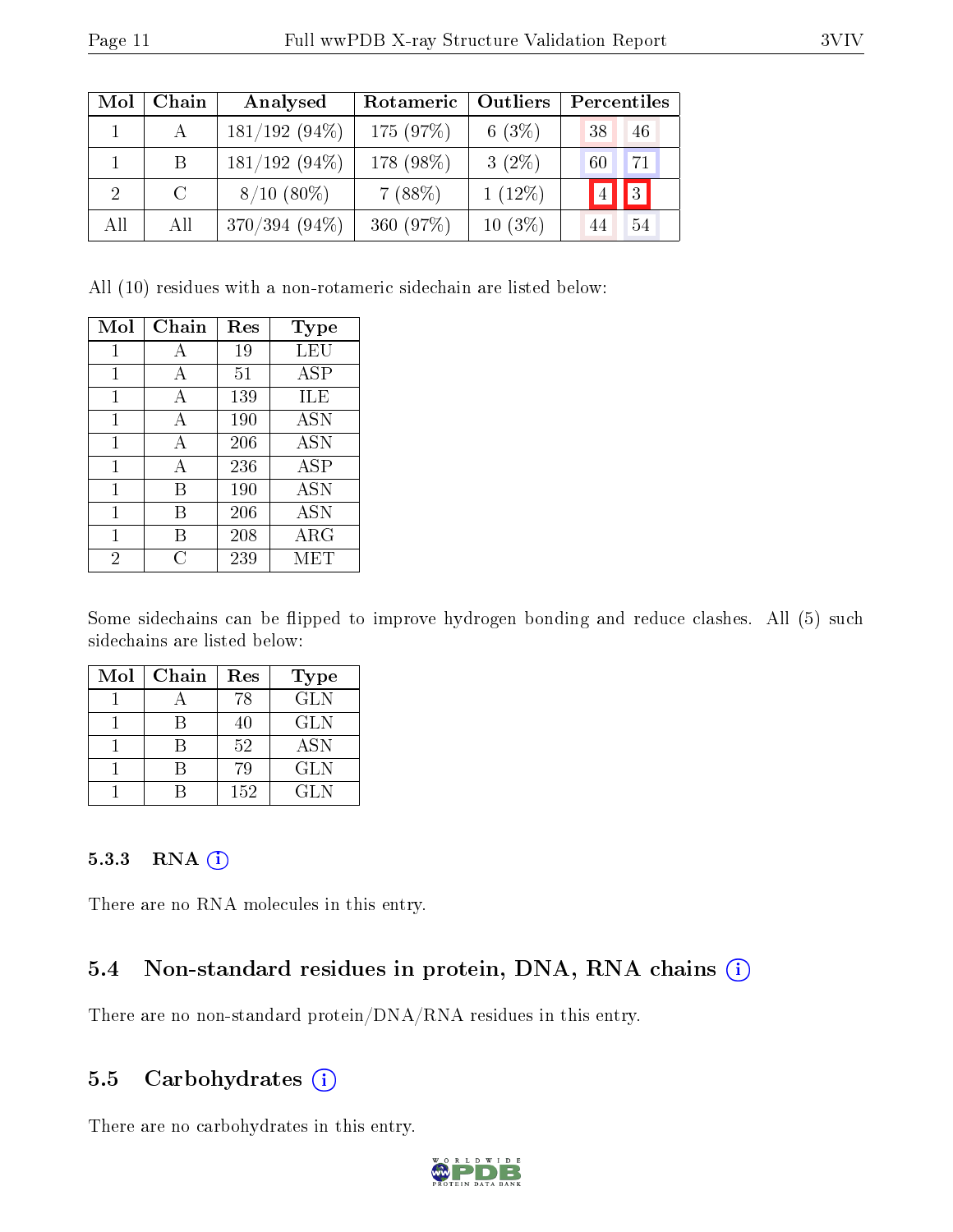### 5.6 Ligand geometry (i)

Of 6 ligands modelled in this entry, 1 is monoatomic - leaving 5 for Mogul analysis.

In the following table, the Counts columns list the number of bonds (or angles) for which Mogul statistics could be retrieved, the number of bonds (or angles) that are observed in the model and the number of bonds (or angles) that are dened in the Chemical Component Dictionary. The Link column lists molecule types, if any, to which the group is linked. The Z score for a bond length (or angle) is the number of standard deviations the observed value is removed from the expected value. A bond length (or angle) with  $|Z| > 2$  is considered an outlier worth inspection. RMSZ is the root-mean-square of all Z scores of the bond lengths (or angles).

| Mol            | Type      |                           | Res<br>Chain | Link                         | Bond lengths |      |             | Bond angles |      |             |
|----------------|-----------|---------------------------|--------------|------------------------------|--------------|------|-------------|-------------|------|-------------|
|                |           |                           |              |                              | Counts       | RMSZ | # $ Z  > 2$ | Counts      | RMSZ | # $ Z  > 2$ |
| 4              | IMD       | В                         | 302          | $\overline{\phantom{a}}$     | 3.5,5        | 0.39 |             | 4.5.5       | 0.66 |             |
| $\overline{4}$ | IMD       | А                         | 302          | $\overline{\phantom{a}}$     | 3.5,5        | 0.37 |             | 4,5,5       | 0.78 |             |
| 3              | $\rm GOL$ | $\boldsymbol{\mathsf{A}}$ | 301          | $\qquad \qquad \blacksquare$ | 5,5,5        | 0.37 |             | 5,5,5       | 0.36 |             |
| 3              | $\rm GOL$ | Β                         | 301          | $\overline{\phantom{a}}$     | 5,5,5        | 0.60 |             | 5,5,5       | 1.25 | $(20\%)$    |
| 4              | MD        |                           | 303          | $\overline{\phantom{a}}$     | 3,5,5        | 0.35 |             | 4,5,5       | 0.71 |             |

In the following table, the Chirals column lists the number of chiral outliers, the number of chiral centers analysed, the number of these observed in the model and the number defined in the Chemical Component Dictionary. Similar counts are reported in the Torsion and Rings columns. '-' means no outliers of that kind were identified.

| Mol | <b>Type</b> | Chain | $\mathrm{Res}^+$ | Link | $\mid$ Chirals | <b>Torsions</b>   | Rings |
|-----|-------------|-------|------------------|------|----------------|-------------------|-------|
|     | <b>IMD</b>  |       | 302              |      |                |                   |       |
|     | <b>IMD</b>  |       | 302              |      |                |                   | 0     |
| 3   | GOL         | А     | 301              |      |                | $\frac{4}{4}/4/4$ |       |
| 3   | GOL         | В     | 301              |      |                | 2/4/4/4           |       |
|     | IMD         |       | 303              |      | $\equiv$       |                   |       |

There are no bond length outliers.

All (1) bond angle outliers are listed below:

|  |  | $\mid$ Mol $\mid$ Chain $\mid$ Res $\mid$ Type $\mid$ Atoms $\mid$ Z $\mid$ Observed( $^o$ ) $\mid$ Ideal( $^o$ ) $\mid$ |  |           |         |
|--|--|--------------------------------------------------------------------------------------------------------------------------|--|-----------|---------|
|  |  | $\pm$ 301   GOL   C3-C2-C1   -2.46                                                                                       |  | $-102.14$ | -111-70 |

There are no chirality outliers.

All (6) torsion outliers are listed below:

| Mol | Chain | $\perp$ Res $\perp$ | $\perp$ 'Type | Atoms         |
|-----|-------|---------------------|---------------|---------------|
|     |       |                     |               | $O1-C1-C2-C3$ |

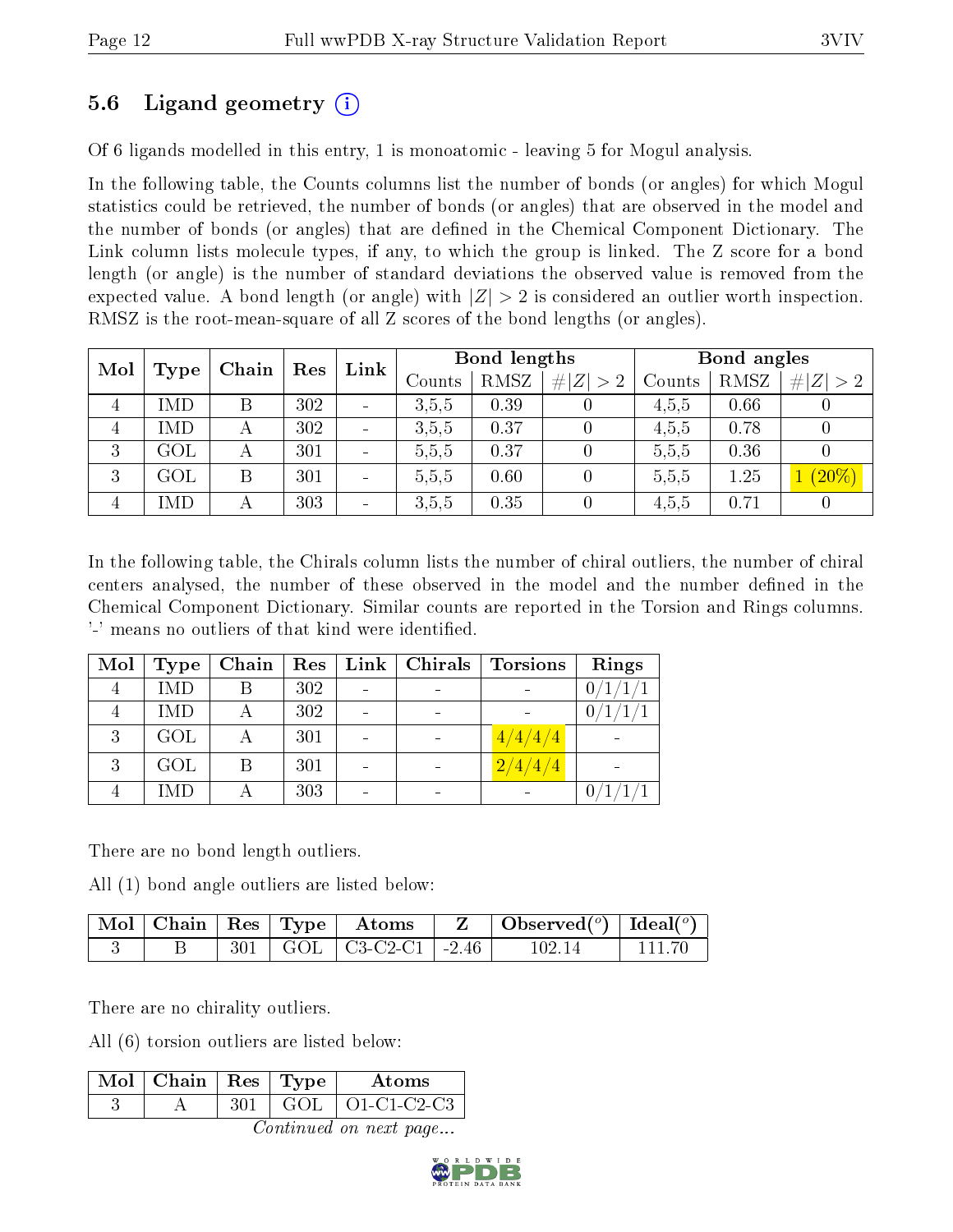| Mol           | Chain | Res | <b>Type</b> | Atoms                                                          |
|---------------|-------|-----|-------------|----------------------------------------------------------------|
| -3.           | К     | 301 | - GOL       | $O1-C1-C2-C3$                                                  |
| -3            |       | 301 | GOL         | $C1-C2-C3-O3$                                                  |
| $-3$          |       | 301 | GOL         | $O1-C1-C2-O2$                                                  |
| $\mathcal{R}$ | R     | 301 | GOL         | $O1-C1-C2-O2$                                                  |
| $\mathcal{R}$ |       | 301 | GOL.        | O <sub>2</sub> -C <sub>2</sub> -C <sub>3</sub> -O <sub>3</sub> |

Continued from previous page...

There are no ring outliers.

3 monomers are involved in 3 short contacts:

|  |     |  | Mol   Chain   Res   Type   Clashes   Symm-Clashes |
|--|-----|--|---------------------------------------------------|
|  | 309 |  |                                                   |
|  | 309 |  |                                                   |
|  |     |  |                                                   |

### 5.7 [O](https://www.wwpdb.org/validation/2017/XrayValidationReportHelp#nonstandard_residues_and_ligands)ther polymers (i)

There are no such residues in this entry.

### 5.8 Polymer linkage issues (i)

There are no chain breaks in this entry.

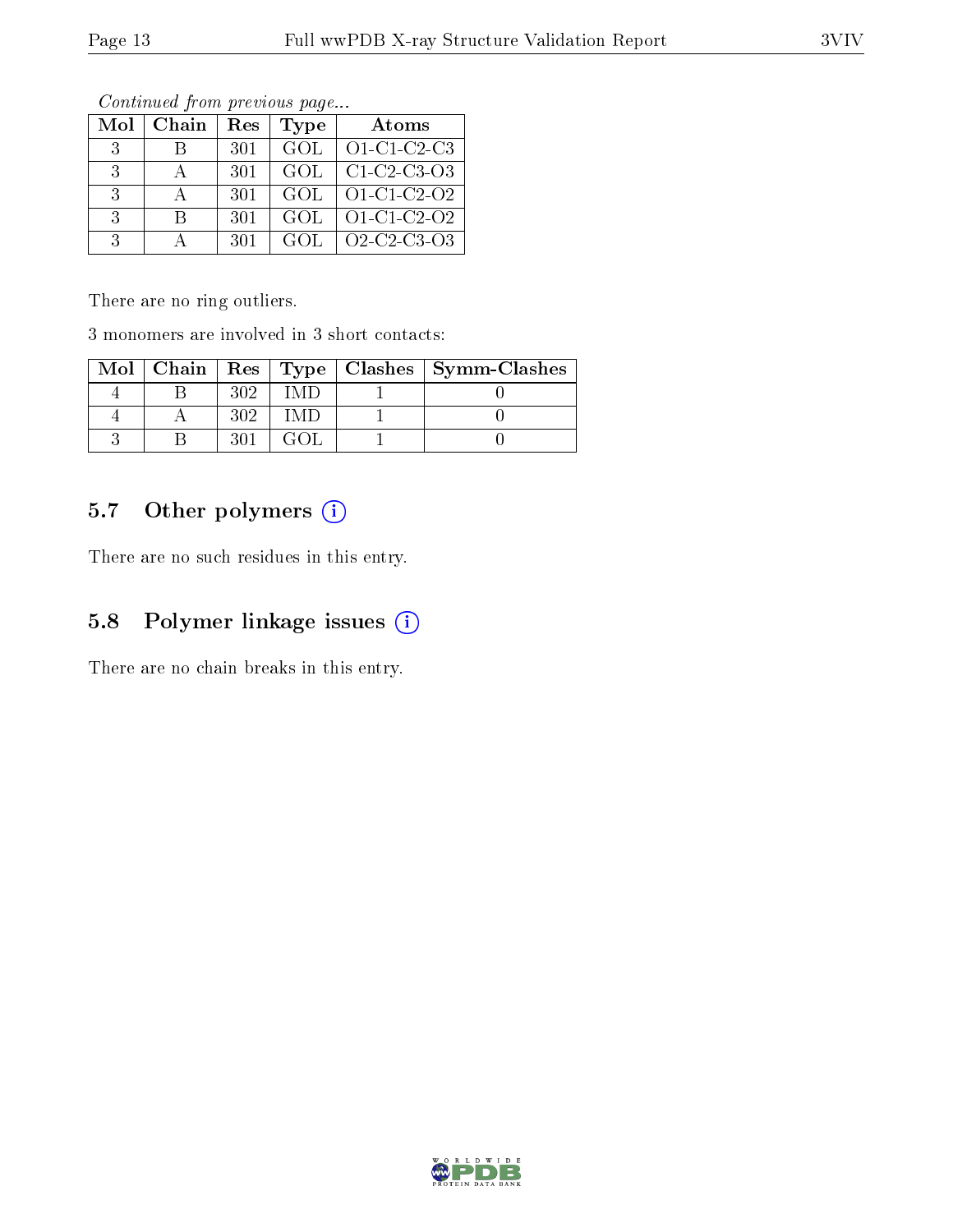# 6 Fit of model and data  $(i)$

### 6.1 Protein, DNA and RNA chains  $(i)$

In the following table, the column labelled  $#RSRZ> 2'$  contains the number (and percentage) of RSRZ outliers, followed by percent RSRZ outliers for the chain as percentile scores relative to all X-ray entries and entries of similar resolution. The OWAB column contains the minimum, median,  $95<sup>th</sup>$  percentile and maximum values of the occupancy-weighted average B-factor per residue. The column labelled ' $Q< 0.9$ ' lists the number of (and percentage) of residues with an average occupancy less than 0.9.

| Mol | Chain  | Analysed        | ${ <\hspace{-1.5pt}{\mathrm{RSRZ}} \hspace{-1.5pt}>}$ | $\#\text{RSRZ}\text{>2}$            | $OWAB(A^2)$     | Q <sub>0.9</sub> |
|-----|--------|-----------------|-------------------------------------------------------|-------------------------------------|-----------------|------------------|
|     |        | $219/230(95\%)$ | 0.21                                                  | (5%)<br>28 <sub>1</sub><br>31<br>11 | 29, 46, 77, 84  |                  |
|     | B      | 219/230(95%)    | 0.42                                                  | $17(7%)$ 13<br>14                   | 36, 53, 81, 112 |                  |
|     | $\cap$ | $8/10(80\%)$    | 3.10                                                  | $4(50\%)$ 0                         | 58, 64, 78, 80  |                  |
| All | All    | $446/470(94\%)$ | 0.37                                                  | 32(7%)<br>15<br>16                  | 29, 49, 79, 112 |                  |

All (32) RSRZ outliers are listed below:

| Mol            | Chain                     | Res             | Type                    | $_{\rm RSRZ}$     |
|----------------|---------------------------|-----------------|-------------------------|-------------------|
| $\mathbf{1}$   | B                         | 19              | LEU                     | 7.0               |
| $\overline{2}$ | $\overline{\rm C}$        | 240             | <b>LEU</b>              | 6.7               |
| $\frac{2}{1}$  | $\overline{\rm C}$        | 241             | <b>PRO</b>              | 6.4               |
|                | $\boldsymbol{\mathrm{B}}$ | 129             | $\overline{ASN}$        | $\overline{5.7}$  |
| $\overline{2}$ | $\overline{\text{C}}$     | 239             | MET                     | 5.3               |
| $\overline{1}$ | $\overline{\mathrm{B}}$   | $\overline{20}$ | $\overline{\text{ALA}}$ | 4.4               |
| $\overline{1}$ | $\overline{A}$            | 137             | PRO                     | $4.0\,$           |
| $\overline{1}$ | $\overline{\rm A}$        | 131             | SER                     | 3.9               |
| $\overline{1}$ | $\overline{\rm A}$        | $19\,$          | <b>LEU</b>              | $3.6\,$           |
| $\overline{1}$ | $\, {\bf B}$              | 56              | ILE                     | 3.4               |
| $\overline{1}$ | B                         | 126             | <b>TYR</b>              | 3.4               |
| $\mathbf{1}$   | $\boldsymbol{A}$          | 230             | <b>LEU</b>              | 3.1               |
| $\mathbf{1}$   | $\boldsymbol{A}$          | 206             | <b>ASN</b>              | $2.\overline{7}$  |
| $\overline{1}$ | $\overline{\rm A}$        | 56              | ILE                     | 2.7               |
| $\overline{1}$ | $\overline{\mathrm{B}}$   | 230             | <b>LEU</b>              | 2.6               |
| $\overline{1}$ | $\overline{\mathrm{B}}$   | 57              | ILE                     | $2.\overline{6}$  |
| $\overline{1}$ | $\overline{\mathrm{B}}$   | 208             | $\rm{ARG}$              | $2.\overline{5}$  |
| $\overline{1}$ | $\overline{\rm A}$        | 130             | $\overline{\text{GLY}}$ | $2.5\overline{)}$ |
| $\overline{2}$ | $\overline{\rm C}$        | 234             | ASN                     | $2.5\,$           |
| $\mathbf{1}$   | B                         | 236             | <b>ASP</b>              | 2.4               |
| $\overline{1}$ | Β                         | 137             | PRO                     | 2.4               |
| $\overline{1}$ | $\, {\bf B}$              | 130             | <b>GLY</b>              | $2.4\,$           |
| $\mathbf{1}$   | А                         | 58              | ILE                     | 2.3               |